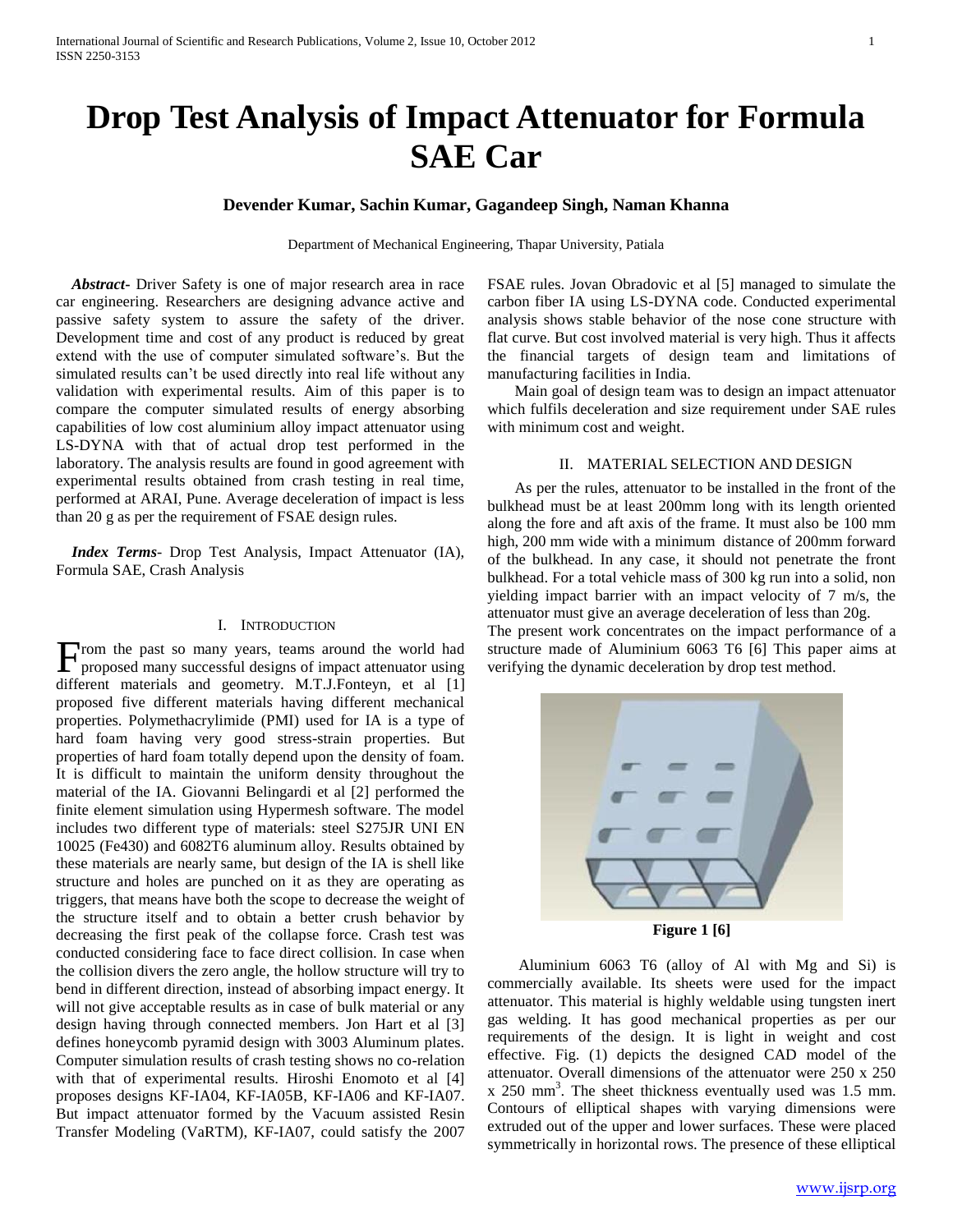International Journal of Scientific and Research Publications, Volume 2, Issue 10, October 2012 2 ISSN 2250-3153

cuts helped in attaining deformation in concertina fashion. Consequently, it yielded a sinuous graph of deceleration versus time, thus providing an ideal cushion for energy absorption.

## III. ANALYSIS OF THE DESIGN

## *A. Simulation Using L S-DYNA Package*

 Simulation of CAD model requires proper boundary conditions. Carefully applied boundary conditions will only give good results which can be correlated with experimental results. As per the CAD model front rigid wall and IA with backside rigid wall were meshed with four noded and three noded reduced integrated shell elements. Surface-to-surface type contact interface was used for the contact between the front wall and the IA. This type was selected in order to prevent penetration of the IA's internal nodes as they could be in contact with the rigid plate during the simulation procedure. In-between contacts of the inner and the outer surfaces of the IA were assumed frictionless. To start with the simulation, we needed to define the material for the model and then define the boundary conditions. Boundary conditions are shown in fig.2



 Simulated results obtained are shown in fig. 3[6]. Thae average deceleration of 18.8g was obtained with 29g as the maximum value of the deceleration. Fig. 4[6] shows the pattern of energy absorbed by the IA during crash.



## *B. Drop Test*

 In order to verify results obtained in simulation on L S Dyna package, we performed the actual testing of impact attenuator, as discussed below:

 This test was carried out by dropping a weight of 265 kg from a height of 2.8 m with an impact velocity of 7.4 m/s. This is equivalent to dropping a weight of 300 kg from a height of 2.5 m.

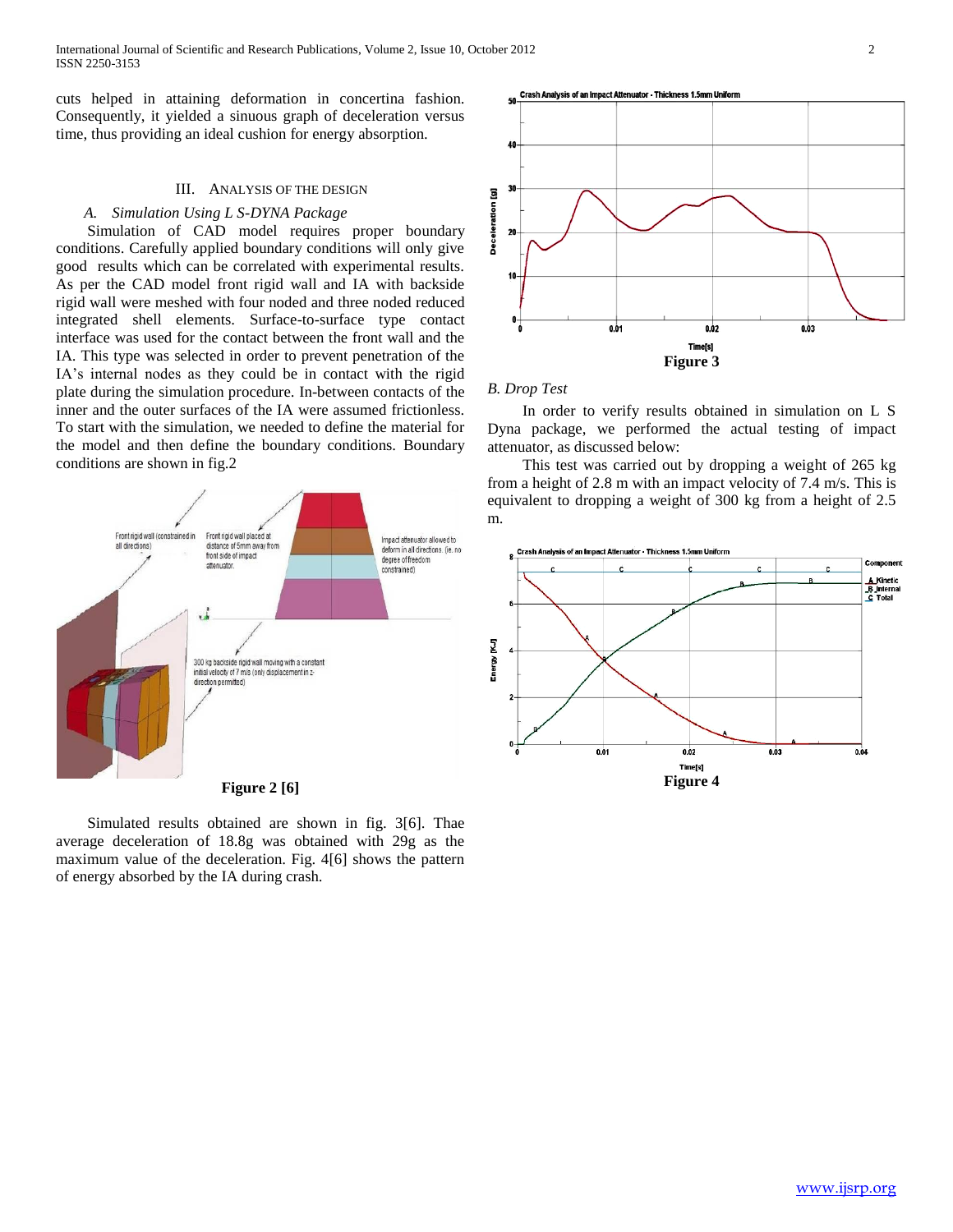

**Figure 5**

 Fig.5 shows the setup of impact test in the testing facilities of ARAI, Pune. The impact attenuator was kept on plain ground and a weight of 265 kg was lifted to 2.8 m height using Goliath crane and was freely dropped using a quick release mechanism. High speed digital cameras were used to record the subsequent displacement with time of the marked up positions as shown in fig.7 on the weight box. These cameras recorded the displacement of 4 markers placed on the weight. The relative displacement of marker 1 and marker 3 with time yielded the velocity versus time plots. Fig 8, Fig 9 and Fig 10 gives displacement, velocity and deceleration plot for marker 1 and 3 respectively. Fig. 6 shows the deformed attenuator after the drop test. The average deceleration obtained in experimental drop test is 13.5 g .



**Figure 6**



**Figure 7**

#### IV. RESULTS AND DISCUSSION

 The average deceleration using LS Dyna Package simulation is 18.8g and the average deceleration using experimental drop testing is observed to be 13.15g (at marker 1). The experimental testing showed better results, though both confirmed to the Formula SAE rule of not to exceed average deceleration of 20g. The total energy is the sum of the Kinetic, Internal Damping and Sliding energy. Thus variation in results may be attributed to damping and sliding energy considerations and the welding done on the attenuator sheet.<br>Displacement Graph



**Figure 8**